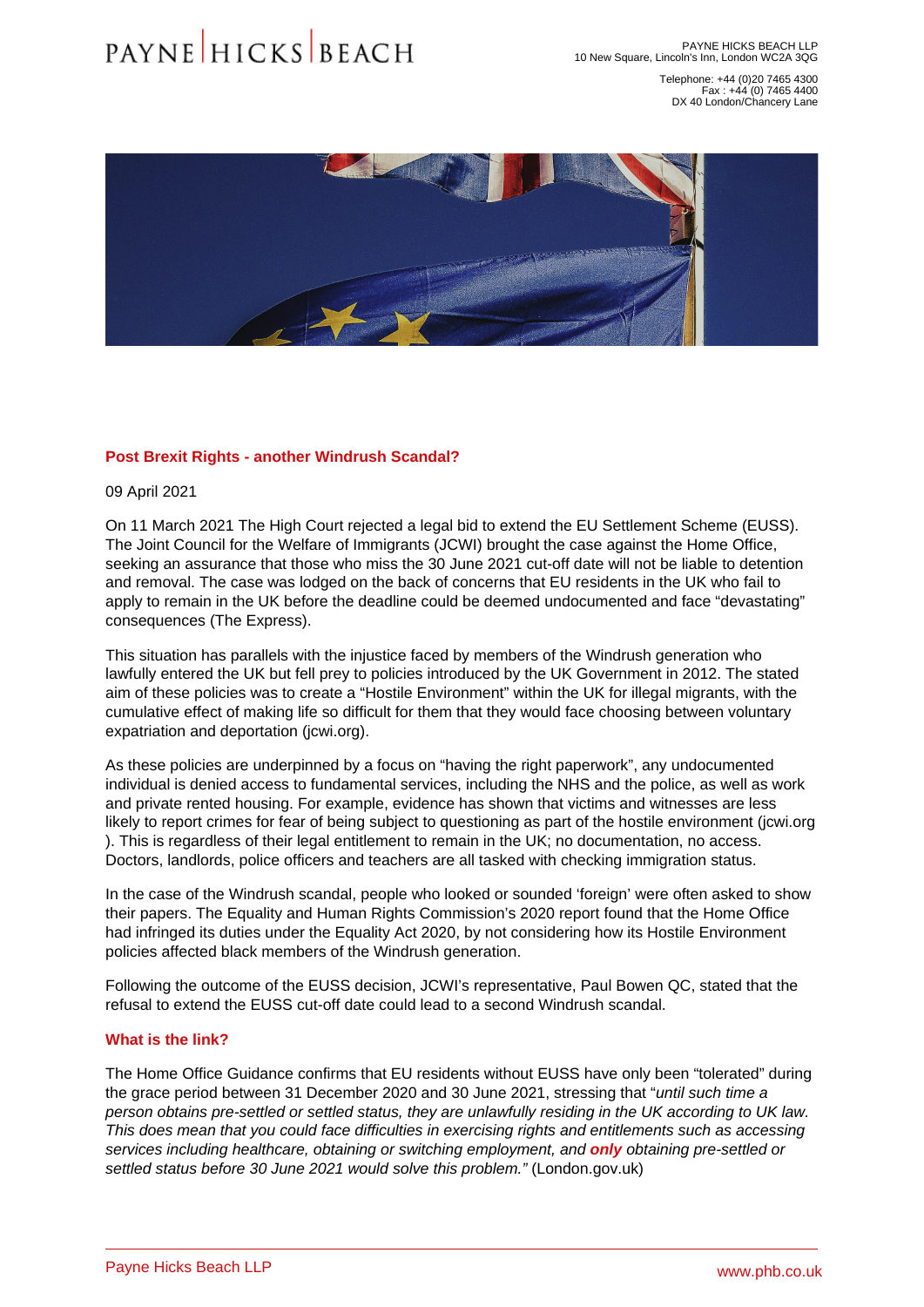Telephone: +44 (0)20 7465 4300 Fax : +44 (0) 7465 4400 DX 40 London/Chancery Lane

Accordingly, after the Settled Status deadline of 30 June 2021, any EU citizen or their non-EU family member who has not applied for pre-settled or settled status can be subject to removal. Further still, they will become victims of the government's hostile environment; by virtue of not having the right documentation, these individuals could be at risk of losing jobs, homes, healthcare and even face removal.

Members of the Windrush generation were legally residing in the UK, despite the lack of documentation. This meant that, once the scandal came to light, the government was liable to set up a compensation scheme for those affected by their policy. In contrast, the government has now made it express that citizens who miss the EUSS deadline will lose their legal status. Therefore, in addition to facing the 'Hostile Environment', they could face detention and removal from the UK.

The policies introduced in 2012 had a manifestly disproportionate impact on people of colour. The current post-Brexit immigration policy could also infringe the Equality Act 2020, by disproportionately affecting people with protected characteristics. Particularly during the lockdown period, when vulnerable people have had less face-to-face support, they argued that such individuals may have not managed to make an application yet and would be prejudiced by the longstop deadline. JCWI argued before the High Court that among those affected would be the elderly, children, those with physical or mental disabilities, women in abusive relationships or Roma people. They told the High Court the SSHD has failed to collect enough data to ensure that these vulnerable groups had been adequately encouraged to apply before the deadline. Furthermore, JCWI's investigations showed that the vast majority of people found the process difficult, and the aforementioned groups would likely find it even more difficult, increasing the risk of their applications failing. ([Immigration News\)](�� h t t p s : / / i m m i g r a t i o n n e w s . c o . u k / h i g h - c o u r t - r e j e c t s - l e g a l - b i d - t o - e x t e n d - e u - s e t t l e m e n t - s c h e m e /)

Expressing concern and disappointment at the High Court's decision, Satbir Singh, the chief executive of the JCWI said "[the government] promised all EU citizens would get an automatic right to stay in the UK. Not only have they broken that promise, they have created a scheme which discriminates against older people, disabled people, looked-after children and many others. The government must do the right thing and lift the June deadline." [\(The Express](�� h t t p s : / / w w w . e x p r e s s . c o . u k / n e w s / p o l i t i c s / 1 4 0 9 0 2 5 / b r e x i t - n e w s - p r i t i - p a t e l - h i g h - c o u r t - e u - s e t t l e m e n t - s c h e m e))

To put these concerns into perspective, on 16 January 2020 it was estimated that 900,000 EU citizens in the UK had yet to apply for settled status ([The Guardian\)](�� h t t p s : / / w w w . t h e g u a r d i a n . c o m / p o l i t i c s / 2 0 2 0 / j a n / 1 6 / n e a r l y - 1 - m i l l i o n - e u - c i t i z e n s - i n - u k - y e t - t o - a p p l y - f o r - s e t t l e d - s t a t u s). As of 28 February 2021, there have been 5.18 million applications to the settled status scheme. However, the government's own statistics for the period 28 August 2018 to 31 December 2020 show that there was a sharp decrease in applications being made during the first lockdown period in spring 2020 [\(see figure 1](�� h t t p s : / / w w w . g o v . u k / g o v e r n m e n t / s t a t i s t i c s / e u - s e t t l e m e n t - s c h e m e - q u a r t e r l y - s t a t i s t i c s - d e c e m b e r - 2 0 2 0 / e u - s e t t l e m e n t - s c h e m e - q u a r t e r l y - s t a t i s t i c s - d e c e m b e r - 2 0 2 0)).

## The Judgment

Justice Nathalie Lieven found that it was the nature of all application schemes that there needed to be a deadline, noting the Home Office's reassurance that there would be a period of grace for those people who could show that they had reasonable grounds for making a late application. However, the government has provided no further details of how long that period will last, and what they will consider to be a "legitimate" exemption.

The Immigration Team at Payne Hicks Beach is able to assist regarding EU Settlement Scheme applications. We strongly recommend that you apply before the deadline, if you have not already and leave no room for chance. We also suggest that you check in with vulnerable family members to see if they have regularised their status.

The [Citizenship & Immigration Department](�� h t t p s : / / w w w . p h b . c o . u k / o u r - s e r v i c e s / c i t i z e n s h i p - i m m i g r a t i o n) at Payne Hicks Beach is able to assist regarding EU Settlement Scheme applications. We strongly recommend that you apply before the deadline, if you have not already and leave no room for chance. We also suggest that you check in with vulnerable family members to see if they have regularised their status. For further information please contact [Kathryn Bradbury](�� h t t p s : / / w w w . p h b . c o . u k / o u r - p e o p l e / p r o f i l e / k a t h r y n - b r a d b u r y)